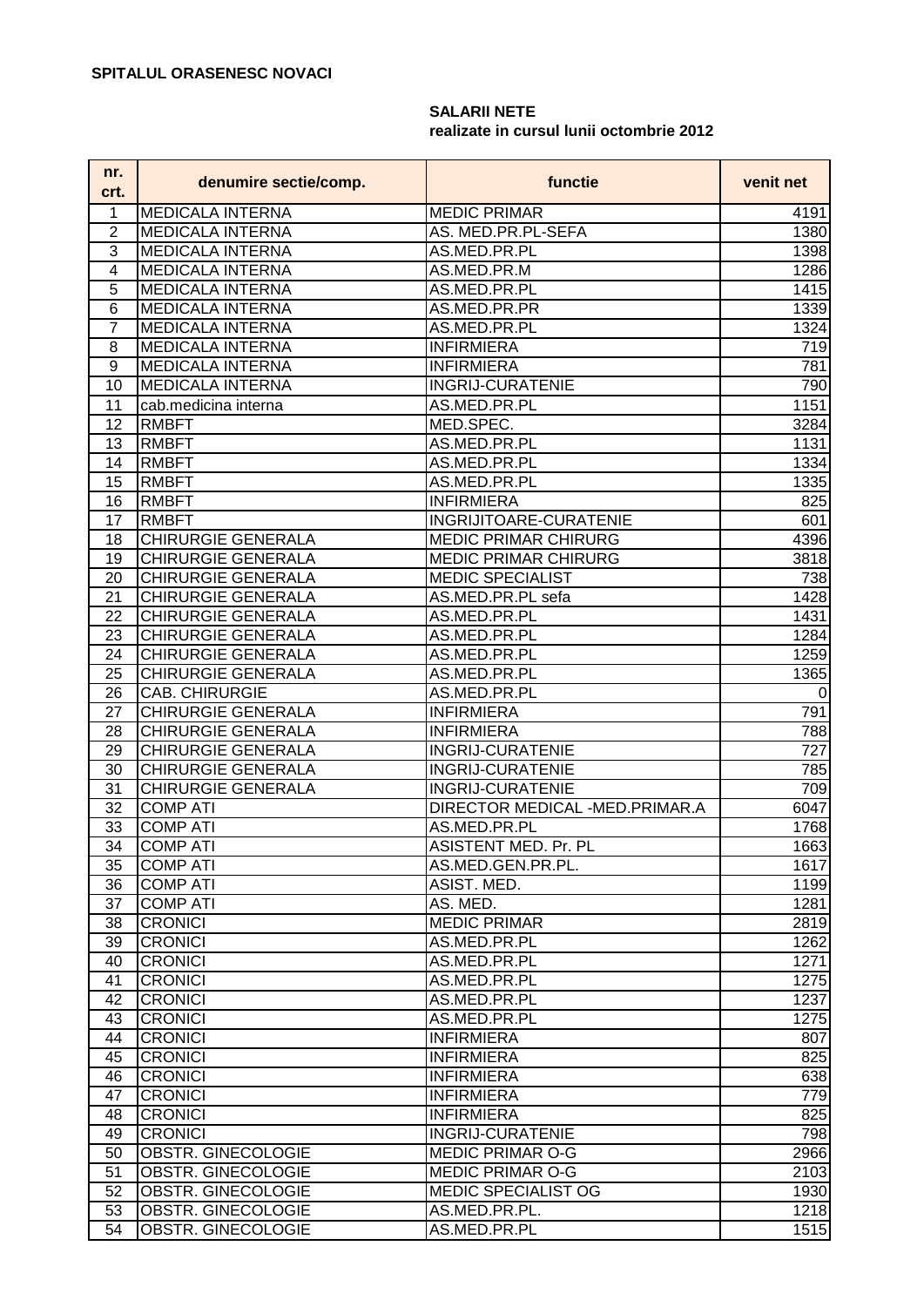| nr.<br>crt.     | denumire sectie/comp.     | functie                        | venit net        |
|-----------------|---------------------------|--------------------------------|------------------|
| 55              | OBSTR. GINECOLOGIE        | AS.MED.PR.PL                   | 1154             |
| 56              | OBSTR. GINECOLOGIE        | <b>ASISTENT MEDICAL</b>        | 1096             |
| 57              | <b>OBSTR. GINECOLOGIE</b> | <b>ASISTENTA MEDICALA</b>      | $\overline{925}$ |
| 58              | CAB.GINECOLOGIE           | ASIST.MED.PL                   | 1238             |
| 59              | OBSTR. GINECOLOGIE        | <b>INGRIJ-CURATENIE</b>        | 767              |
| 60              | OBSTR. GINECOLOGIE        | <b>INGRIJ-CURATENIE</b>        | 747              |
| 61              | NEONATOLOGIE              | AS.MED.PR.PL.                  | 1330             |
| 62              | <b>PEDIATRIE</b>          | MED.PRIM.                      | 3209             |
| 63              | <b>PEDIATRIE</b>          | <b>MEDIC PRIMAR</b>            | 3642             |
| 64              | <b>PEDIATRIE</b>          | AS.MED.PR.PL.sefa sectie       | 1393             |
| 65              | <b>PEDIATRIE</b>          | AS.MED.PR.PL                   | 1292             |
|                 |                           |                                |                  |
| 66              | <b>PEDIATRIE</b>          | AS.MED.PR.PL                   | 1397             |
| 67              | <b>PEDIATRIE</b>          | AS.MED.PR.PL                   | 1405             |
| 68              | CAB. PEDIATRIE            | <b>ASISTENT MEDICAL</b>        | 976              |
| 69              | PEDIATRIE                 | <b>INGRIJ-CURATENIE</b>        | 733              |
| 70              | PEDIATRIE                 | <b>INFIRMIERA</b>              | 725              |
| 71              | <b>PEDIATRIE</b>          | <b>INFIRMIERA</b>              | 855              |
| 72              | PEDIATRIE                 | <b>INGRIJ-CURATENIE</b>        | 766              |
| $\overline{73}$ | LAB. ANALIZE MED          | <b>MEDIC SPEC</b>              | 1619             |
| 74              | <b>LAB. ANALIZE MED</b>   | <b>CHIMIST.PR</b>              | 1750             |
| 75              | <b>LAB. ANALIZE MED</b>   | AS.MED.PR.PL                   | 1212             |
| 76              | LAB. ANALIZE MED          | AS.MED.PR.PL                   | 1223             |
| 77              | LAB. ANALIZE MED          | AS.MED.PR.PL                   | 1243             |
| 78              | <b>RADIOLOGIE</b>         | <b>MEDIC PRIMAR RADIOLOGIE</b> | 1004             |
| 79              | <b>RADIOLOGIE</b>         | AS.MED.PR.PL                   | 1163             |
| 80              | <b>RADIOLOGIE</b>         | AS.MED.PR.PL                   | 1163             |
| 81              | <b>CPU</b>                | medic specialist               | 1875             |
| 82              | <b>CPU</b>                | AS.MED.PR.PL                   | 1842             |
| 83              | <b>CPU</b>                | AS.MED.PR.PL                   | 1571             |
|                 |                           |                                |                  |
| 84              | <b>CPU</b>                | AS.MED.PR.PL.                  | 1584             |
| 85              | <b>CPU</b>                | AS.MED.PR.PL                   | 1497             |
| 86              | <b>CPU</b>                | ASISTENT MEDICAL PRINCIPAL     | 1547             |
| 87              | <b>CPU</b>                | <b>ASISTENT MEDICAL</b>        | 961              |
| 88              | <b>CPU</b>                | <b>ASISTENT MEDICAL</b>        | 918              |
| 89              | <b>STATISTICA</b>         | STATISTICIAN.MED.PR            | 0                |
| 90              | <b>STERILIZARE</b>        | ASISITENT MEDICAL PR PL        | 1329             |
| 91              | <b>STERILIZARE</b>        | AS.MED.PR.PL                   | 1245             |
| 92              | <b>STERILIZARE</b>        | AS.MED.PR.PL                   | 1304             |
| 93              | <b>BLOC ALIMENTAR</b>     | AS.MED.PR.PL                   | 1026             |
| 94              | <b>BLOC ALIMENTAR</b>     | AS.MED.PR.PL                   | 1122             |
| 95              | <b>BLOC ALIMENTAR</b>     | <b>BUCATAR munc.III</b>        | 926              |
| 96              | <b>BLOC ALIMENTAR</b>     | <b>MUNCITOR III</b>            | 920              |
| 97              | <b>BLOC ALIMENTAR</b>     | <b>MUNCITOR III</b>            | 926              |
| 98              | <b>BLOC ALIMENTAR</b>     | <b>MUNCITOR III</b>            | 838              |
| 99              | <b>SPALATORIE</b>         | SPALATOREASA-GEST              | 719              |
| 100             | SPALATORIE                | <b>SPALATOREASA</b>            | 679              |
| 101             | <b>MUNCITORI</b>          | <b>LENJEREASA</b>              | $\overline{772}$ |
| 102             | <b>CONTABILITATE</b>      | <b>MANAGER</b>                 | 4564             |
| 103             | <b>CONTABILITATE</b>      | DIR.FINANC.CONTAB              | 3833             |
|                 |                           |                                |                  |
| 104             | <b>CONTABILITATE</b>      | <b>ECONOMIST II</b>            | 2639             |
| 105             | <b>CONTABILITATE</b>      | <b>ECONOMIST IA</b>            | 1726             |
|                 | 106 RESURSE UMANE         | <b>ECONOMIST II</b>            | 1148             |
| 107             | <b>RESURSE UMANE</b>      | <b>ECONOMIST II</b>            | 1101             |
| 108             | <b>APROVIZIONARE</b>      | <b>ECONOMIST II</b>            | 1299             |
| 109             | APROVIZIONARE             | <b>MAGAZ.I CASIER</b>          | 848              |
| 110             | <b>MUNCITORI</b>          | <b>MUNCITOR II</b>             | 870              |
| 111             | <b>MUNCITORI</b>          | <b>MUNCITOR IV</b>             | 789              |
| 112             | <b>MUNCITORI</b>          | <b>MUNCITOR V</b>              | 735              |
| 113             | <b>MUNCITORI</b>          | <b>MUNCITOR VI</b>             | 685              |
| 114             | <b>MUNCITORI</b>          | <b>MUNCITOR VI</b>             | 737              |